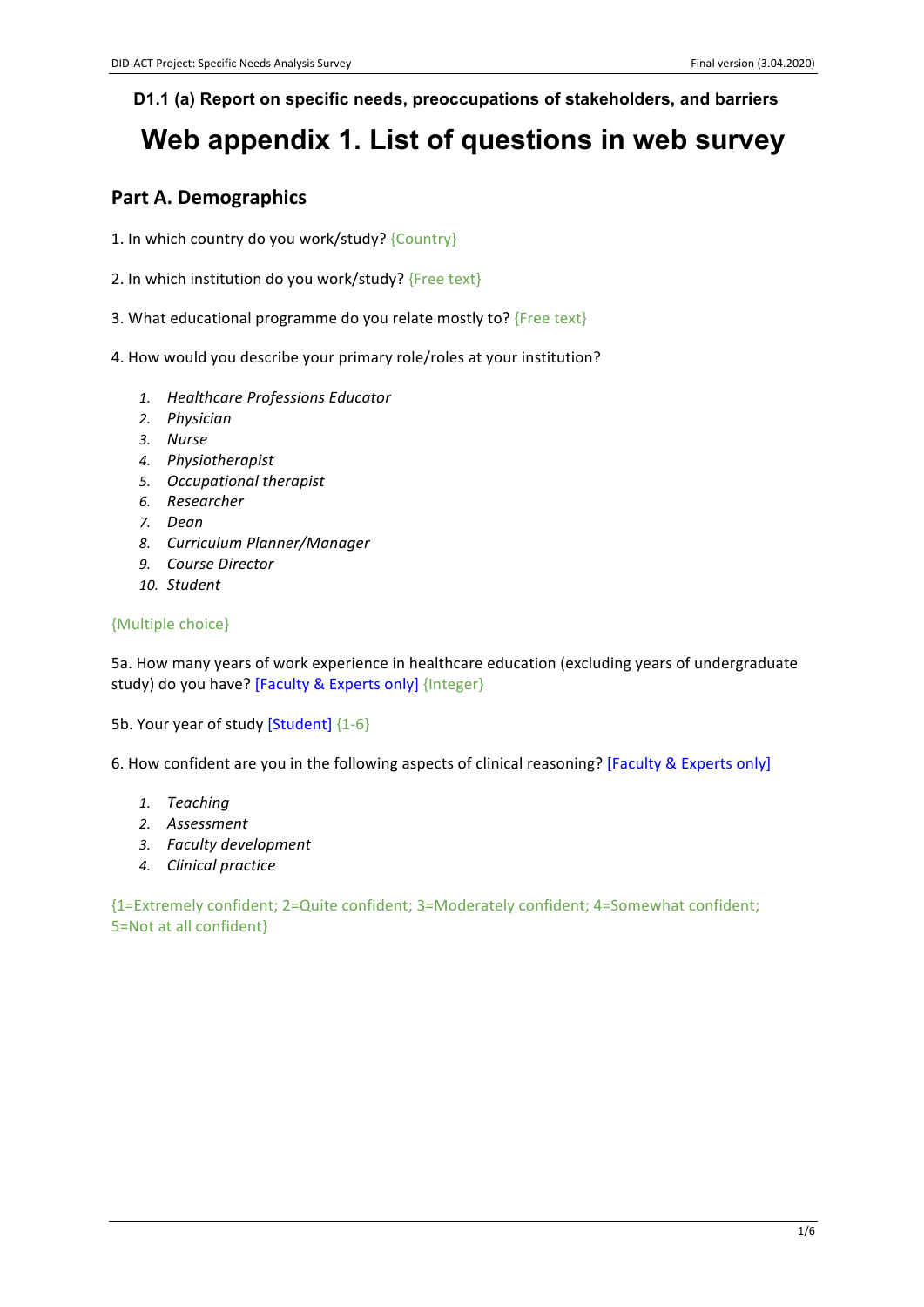## **Part B. Students' Curriculum**

**Part B1. Content/Teaching** 

7. Please rate the importance of inclusion of each of the following aspects in the envisioned longitudinal curriculum on clinical reasoning

- 1. Gathering, interpreting, and synthesizing patient information
- 2. *Generating differential diagnoses including defining and discriminating features*
- *3. Developing a diagnostic plan*
- *4. Developing a treatment/management plan*
- *5. Developing a problem formulation/hypothesis*
- 6. *Errors in the clinical reasoning process and strategies to avoid them*
- 7. Self-reflection on clinical reasoning performance and strategies for future improvement
- 8. Theories of clinical reasoning (e.g. knowledge encapsulation, illness scripts, narrative *reasoning)*
- 9. Strategies to learn clinical reasoning (e.g. heuristics, rule out worst case scenario)
- 10. Collaborative aspects of clinical reasoning
- *11. Interprofessional aspects of clinical reasoning*
- 12. Aspects of patient participation in clinical reasoning (e.g. shared decision making)

{1=Very important; 2=Important; 3=Somewhat important; 4=Neutral; 5=Rather unimportant; 6=Unimportant; 7=Very unimportant; 8=I don't know}

8. Please rate the importance of inclusion of each of the following formats in the envisioned longitudinal curriculum on clinical reasoning

- *1. Lectures*
- *2. Problem Based Learning (PBL)*
- *3. Case-based Learning*
- *4. Team-based Learning*
- *5. Virtual Patients (interactive online cases)*
- *6. High fidelity simulation (mannequins)*
- *7. Human simulated patients*

{1=Very important; 2=Important; 3=Somewhat important; 4=Neutral; 5=Rather unimportant; 6=Unimportant: 7=Very unimportant: 8=I don't know}

9. Are you aware of any good learning resources for clinical reasoning you could recommend to be used within DID-ACT for learning/teaching of clinical reasoning? If yes, please describe? {Free text}

10. From which study year on should clinical reasoning be taught in the envisioned longitudinal curriculum on clinical reasoning?  ${1-6}$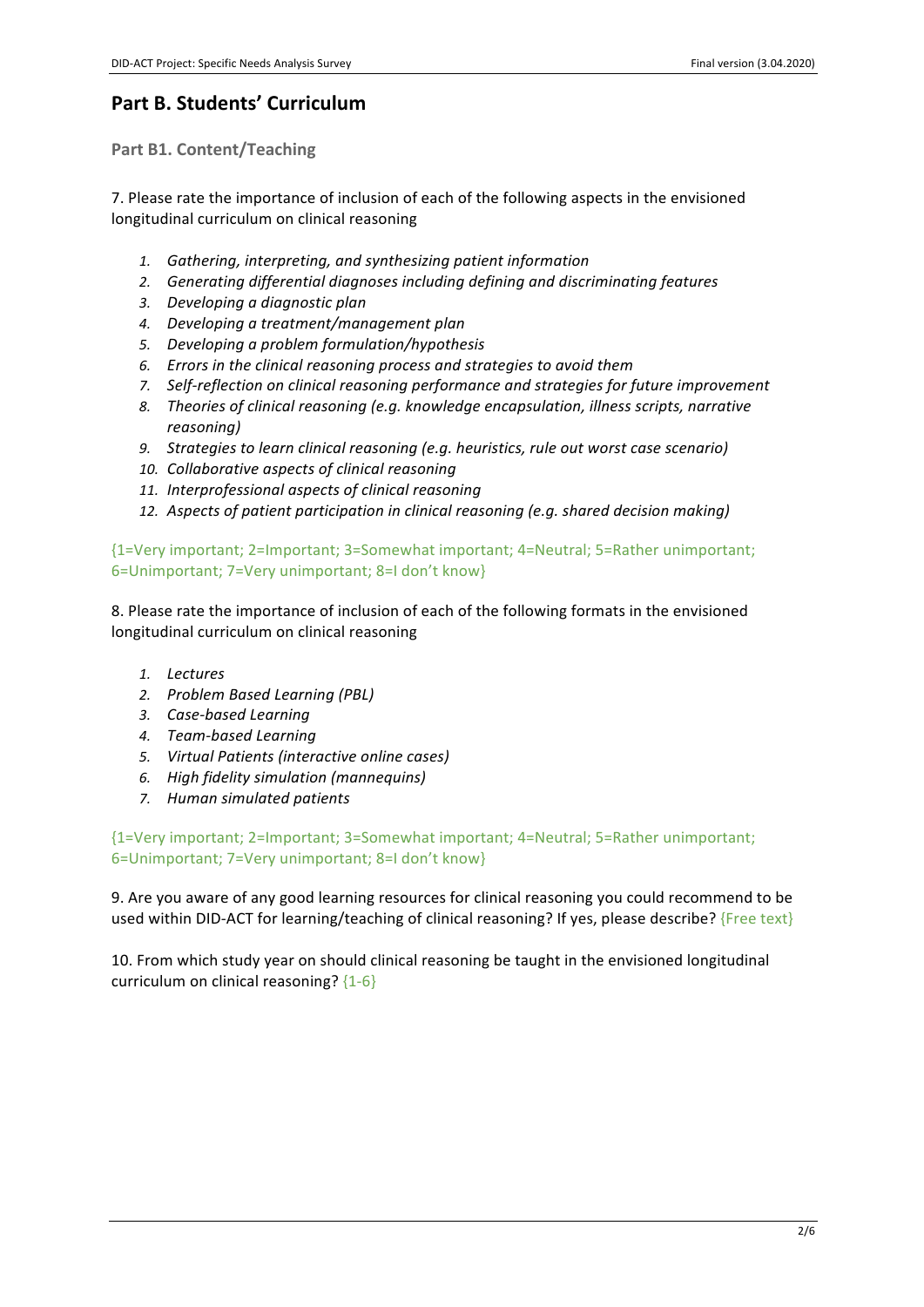**Part B2. Assessment format** 

11. Which of these assessment formats should be implemented in the envisioned longitudinal curriculum on clinical reasoning?

- 1. Written test (e.g. multiple choice questions, key feature approach, script concordance tests)
- *2. Oral examination*
- *3. Assessment using virtual patients*
- 4. *Clinical examinations (e.g. OSCE or other practical examinations)*
- *5. Workplace-based assessments (e.g. MiniCEX, summative approach)*

{1=Very important; 2=Important; 3=Somewhat important; 4=Neutral; 5=Rather unimportant; 6=Unimportant; 7=Very unimportant; 8=I don't know}

12. Are you aware of any good assessment resources for clinical reasoning you could recommend to be used within DID-ACT? If yes, please describe? {Free text}

13. Do you have further suggestions for the envisioned longitudinal curriculum on clinical reasoning? {Free text}

## Part x. Present clinical reasoning curriculum

#### [Experts only]

7.x. In your curriculum (i.e. overall programme, not a particular course or clerkship you might be overseeing), which of the following aspects are taught and assessed

- 1. Gathering, interpreting, and synthesizing patient information
- 2. *Generating differential diagnoses including defining and discriminating features*
- *3. Developing a diagnostic plan*
- *4. Developing a treatment/management plan*
- *5. Developing a problem formulation/hypothesis*
- 6. *Errors in the clinical reasoning process and strategies to avoid them*
- 7. Self-reflection on clinical reasoning performance and strategies for future improvement
- 8. Theories of clinical reasoning (e.g. knowledge encapsulation, illness scripts, narrative *reasoning)*
- 9. Strategies to learn clinical reasoning (e.g. heuristics, rule out worst case scenario)
- 10. Collaborative aspects of clinical reasoning
- *11. Interprofessional aspects of clinical reasoning*
- 12. Aspects of patient participation in clinical reasoning (e.g. shared decision making)

 ${1=}$ To a great extent; 2=To some extent; 3=A little; 4=Not at all; 5=I don't know}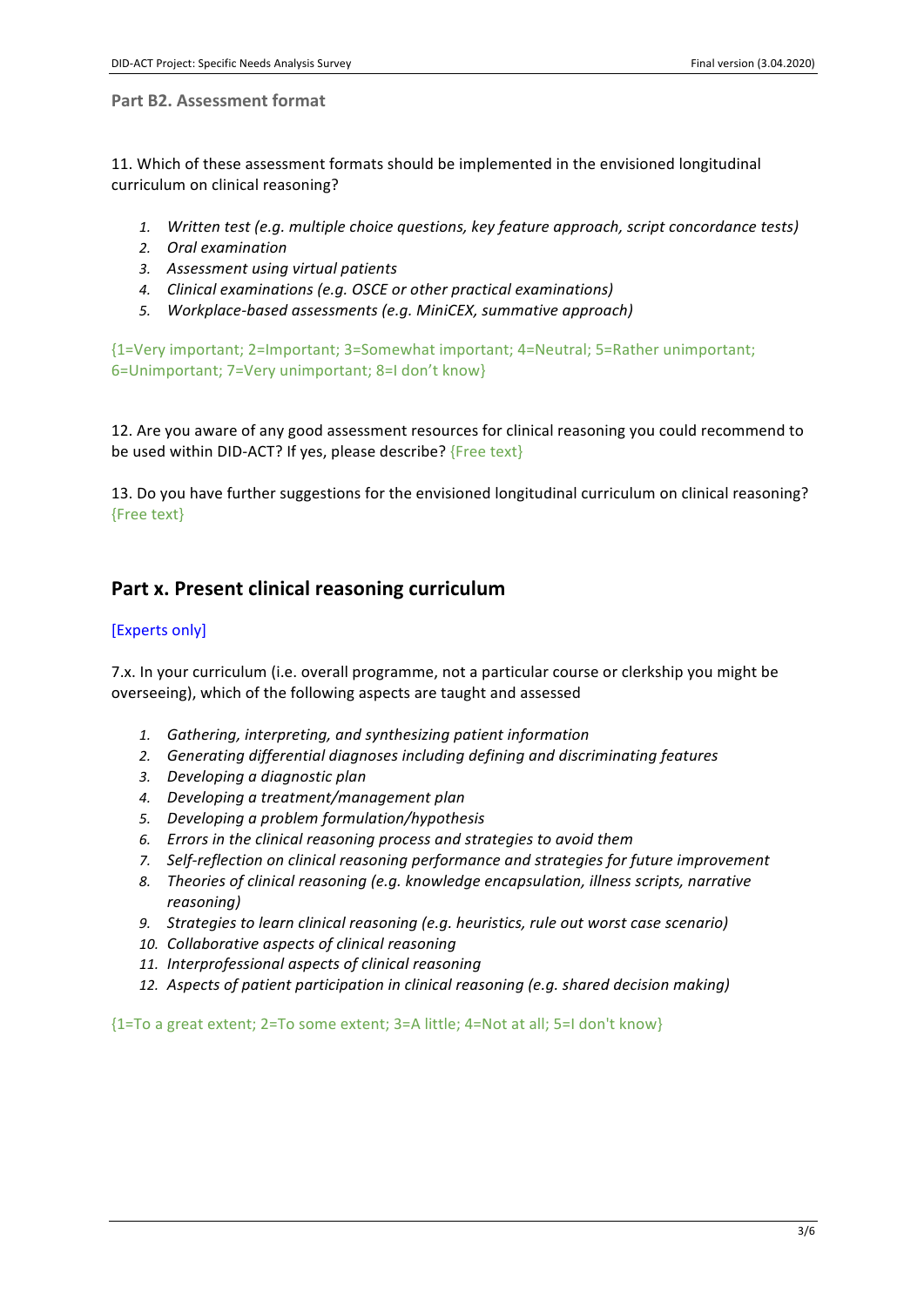8.x How is clinical reasoning TAUGHT in your curriculum (i.e. overall programme, not a particular course or clerkship you might be overseeing) in sessions with a main focus on clinical reasoning?

- *1. Lectures*
- *2. Problem Based Learning (PBL)*
- *3. Case-based Learning*
- *4. Team-based Learning*
- *5. Virtual Patients (interactive online cases)*
- *6. High fidelity simulation (mannequins)*
- *7. Human simulated patients*

{1=To a great extent; 2=To some extent; 3=A little; 4=Not at all; 5=don't know}

10.x From which study year on is clinical reasoning taught at your institution?  $\{1-6\}$ 

11.x How is clinical reasoning ASSESSED in your curriculum?

- 1. Written test (e.g. multiple choice questions, key feature approach, script concordance tests)
- *2. Oral examination*
- *3. Assessment using virtual patients*
- 4. *Clinical examinations (e.g. OSCE or other practical examinations)*
- *5. Workplace-based assessments (e.g. MiniCEX, summative approach)*

{1=To a great extent; 2=To some extent; 3=A little; 4=Not at all; 5=don't know}

16. Do you have a train-the-trainer course on clinical reasoning at your institution? {Yes/No?/Don't know}

16.x If yes, please describe?  ${Free text}$ 

## **Part C. Barriers/solutions for teaching and assessment of clinical reasoning**

#### [Faculty and experts only]

14. What, in your opinion, are the main barriers/challenges for introducing such a longitudinal curriculum on clinical reasoning at your institution?

- *1. No particular challenges*
- *2. Lack of qualified faculty to teach clinical reasoning*
- *3. Lack of curricular time*
- *4. Lack of financial resources*
- *5. Lack of guidelines for clinical reasoning curriculum development*
- *6. Lack of awareness of the need for explicit clinical reasoning teaching*
- *7. Lack of top-down support*
- *8. Perception that clinical reasoning cannot be taught*
- *9. Curriculum invented elsewhere*
- *10. Don't know*

#### {Multiple choice}

15. How could these challenges be overcome at your institution? Please explain. {Free text}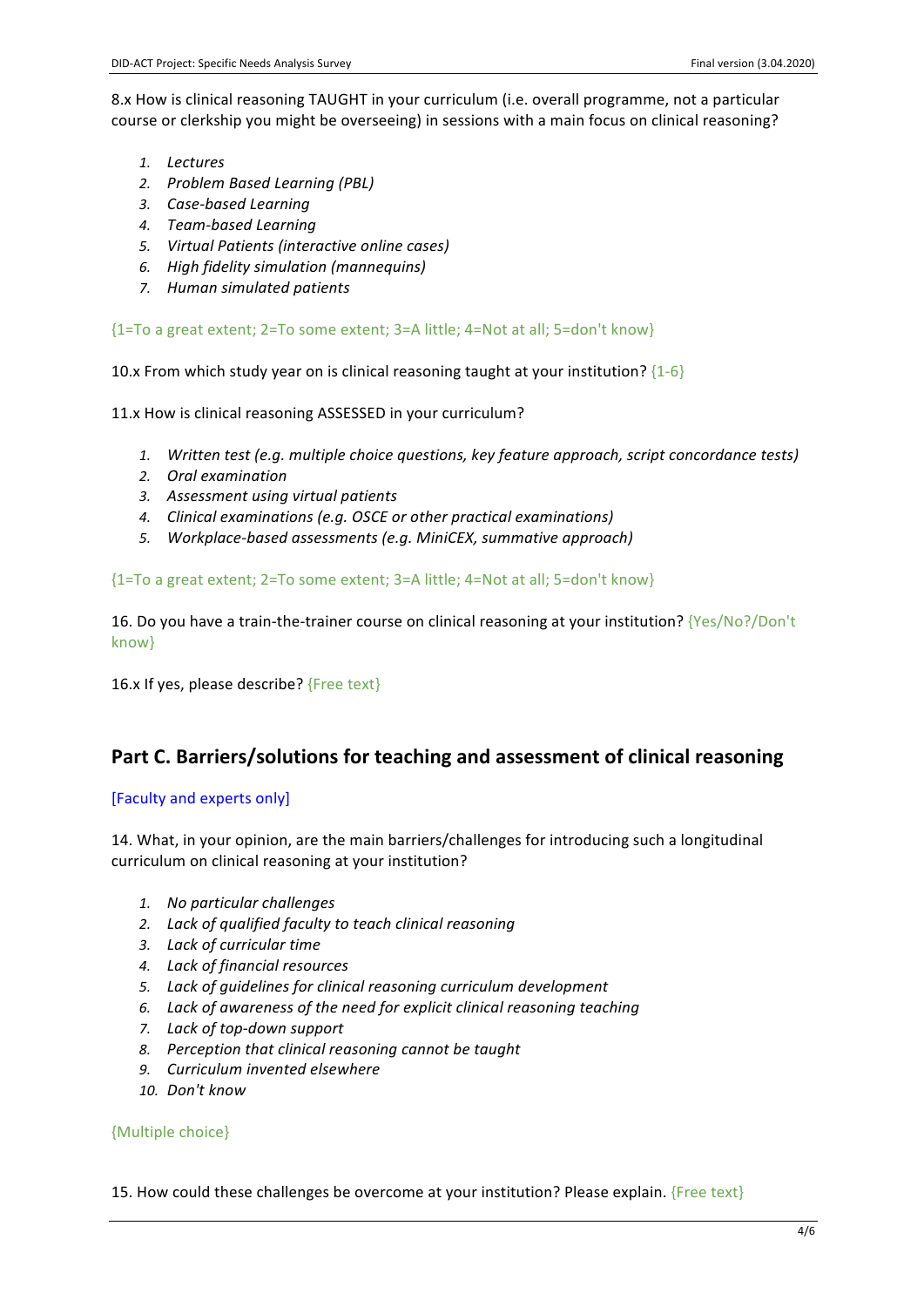## **Part D. Train the trainer curriculum**

#### [Faculty and experts only]

17. Do you think the DID-ACT train-the-trainer course is necessary for healthcare educators at your institution? {Yes/No?/Don't know}

18. What should the DID-ACT train-the-trainer course on clinical reasoning cover?

- *1. Literature on clinical reasoning*
- *2. Theory on clinical reasoning*
- *3. Clinical reasoning strategies*
- *4. Common errors in the clinical reasoning process*
- 5. Strategies on how to avoid common errors and biases in clinical reasoning process
- *6. Teaching methods on the wards and/or clinic*
- *7.* Teaching methods for face-to-face courses (e.g. seminars, problem-based learning courses, *lectures)*
- *8. Technology-enhanced methods (such as virtual patients, e-learning*
- *9. Blended learning / Flipped (inverted) classroom methodology*
- 10. Assessment methods of clinical reasoning

{1=Very important; 2=Important; 3=Somewhat important; 4=Neutral; 5=Rather unimportant; 6=Unimportant; 7=Very unimportant; 8=I don't know}

19. In your opinion, what is the best format for the DID-ACT train the trainer course?

- 1. One time face-to-face meeting
- *2. Series of face-to-face meetings*
- *3. E-learning course*
- 4. Blended learning/flipped classroom approach (combination of e-learning and face-to-face *meetings)*

#### {Single answer}

20. Why do you suggest the format above for the train-the-trainer course? Please explain. {Free text}

21. Do you have further suggestions for the DID-ACT train-the-trainer course?  ${Free text}$